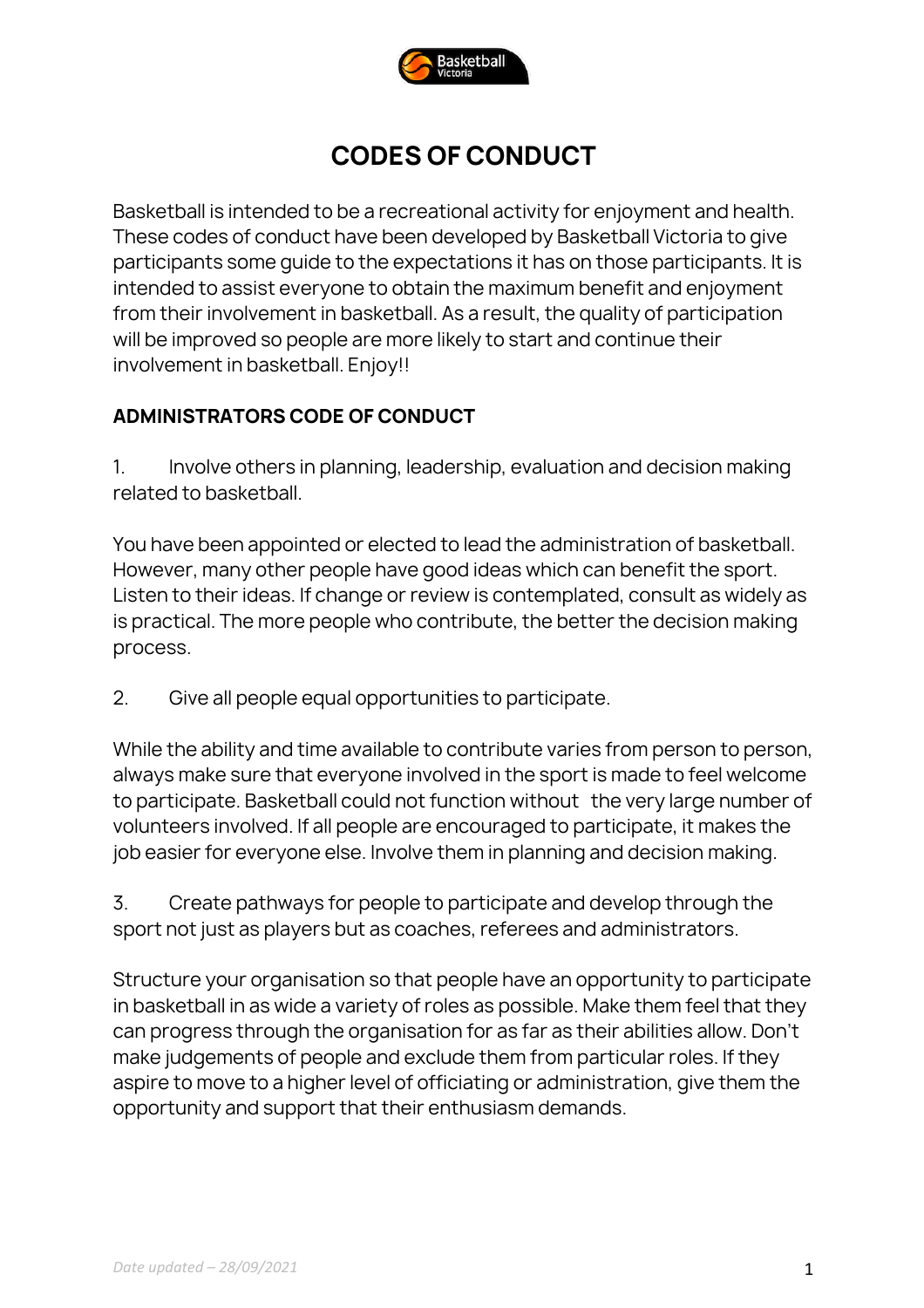

4. Ensure that rules, equipment, length of games and training schedules are modified to suit the age, ability and maturity level of players.

Not every player of basketball can play at an elite level. Young people or people with handicaps have special needs. Recognise the needs of players at various levels and provide facilities and an environment which will allow them to participate. Encourage participants to develop realistic expectations of their abilities.

5. Provide quality supervision, instruction and a safe environment for all players.

Many people playing basketball require some measure of protection. Children are vulnerable to influence by adults who may not be the perfect role models. They can also be the subject of abuse in various forms by adults and by their peers. Structure the game to take into account the special needs and vulnerability of participants. Involve parents and other responsible adults in the supervision of the sport. Provide adequate training and facilities to allow participants to enjoy their basketball and to benefit physically and mentally from it.

6. Remember that basketball is for fun.

Remember that basketballers play for fun and enjoyment and that winning is only part of their motivation. Always make sure that participants are made to feel welcome whenever they attend for training or a match.

Never ridicule players for making mistakes or losing a competition. See errors or losses as an opportunity to learn in a constructive way. Comment in a way that is positive and designed to create interest, involvement and development.

7. Help coaches and officials highlight appropriate behaviour and skill development, and help improve the standards of coaching and officiating.

Everyone involved in basketball is entitled to expect that the standard of officials and coaches is high. You should ensure that you have in place a program for ensuring that your officials and coaches are properly trained and maintain their skills and knowledge of the game. You should promote a culture among them of appropriate behaviour so that they can act as good role models with the participants with whom they come into contact.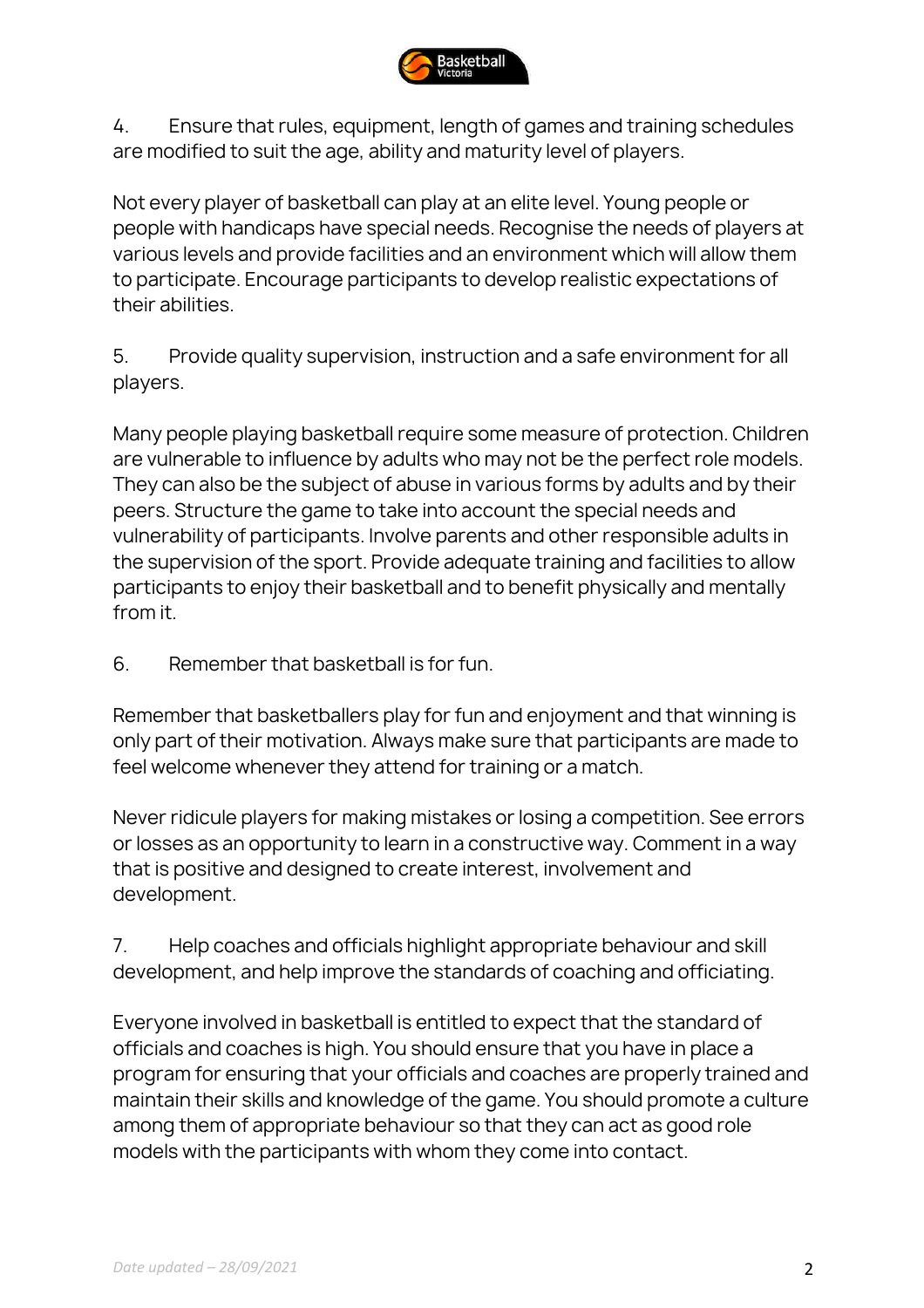

8. Assist all participants in basketball to know and understand the rules

As administrators, you have a role in the education of other participants. Maintain your own knowledge of the rules of basketball and have in place education programs so that all other participants know and understand the rules and that they keep that knowledge current. Where change comes to your attention, make sure that all participants who will be effected by it are fully informed.

9. Give a copy of the codes of conduct to spectators, officials, parents, coaches, teachers, players and the media and encourage them to follow it.

In your role as an educator, you have a responsibility to ensure that as many participants as possible are aware of what is expected of them. The codes of conduct are one important way that you can fulfil that responsibility.

10. You set an example. Your behaviour and comments should be positive and supportive.

Assist participants to accept responsibility for their own actions rather than mere obedience to the rules. You will not gain the respect of participants unless you show them respect. Just as you require accountability for the actions of others, so you must be accountable for your own actions. Never make a decision based on your own interests. If your interests conflict with those of basketball you must leave the decision to others.

11. Make it clear that abusing people in any way is unacceptable and will result in disciplinary action.

If you are making a report for abuse or any other reportable offence, you must act with fairness towards all those involved.

12. Respect the rights, dignity and worth of every person.

Regardless of their gender, ability, cultural background, religion or other factor irrelevant to the game, all persons connected with basketball are entitled to equal treatment and respect. Avoid any remarks that could be construed as offensive or discriminatory. Sometimes even a joke may give offence. Even if a person refers to themselves with a particular label, it should not be taken as an invitation for you to do so. Using discretion is imperative and it is better to err on the side of caution.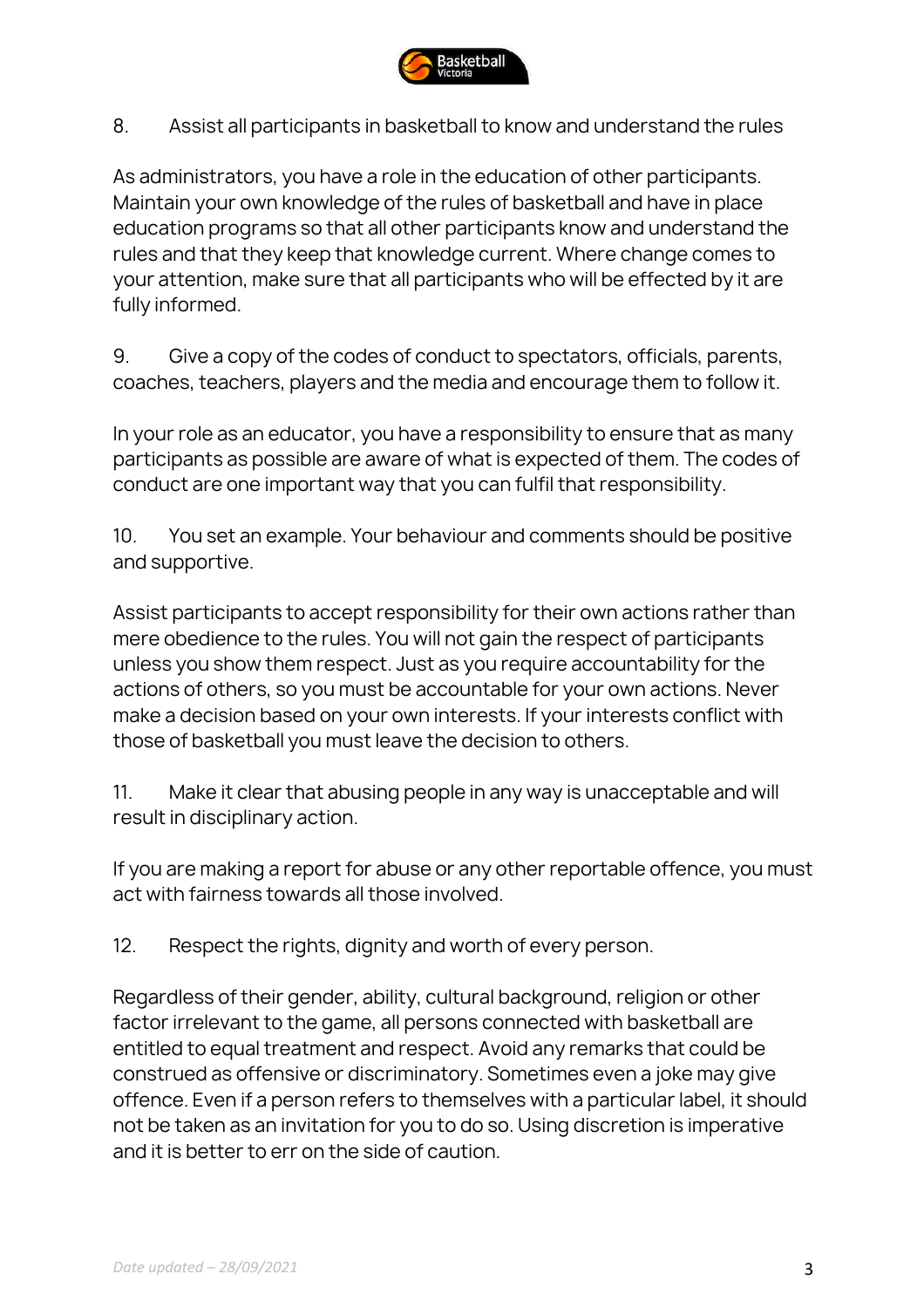

13. Always respect the use of facilities and equipment provided.

Facilities and equipment cost money and will only function properly if kept in good order. Ensure that you do not abuse anything provided for use. Discourage players from engaging in dangerous practices such as hanging off hoops or "slam dunking". Quite properly, these practices are banned in most venues. Not only can equipment be damaged but also serious injury can occur.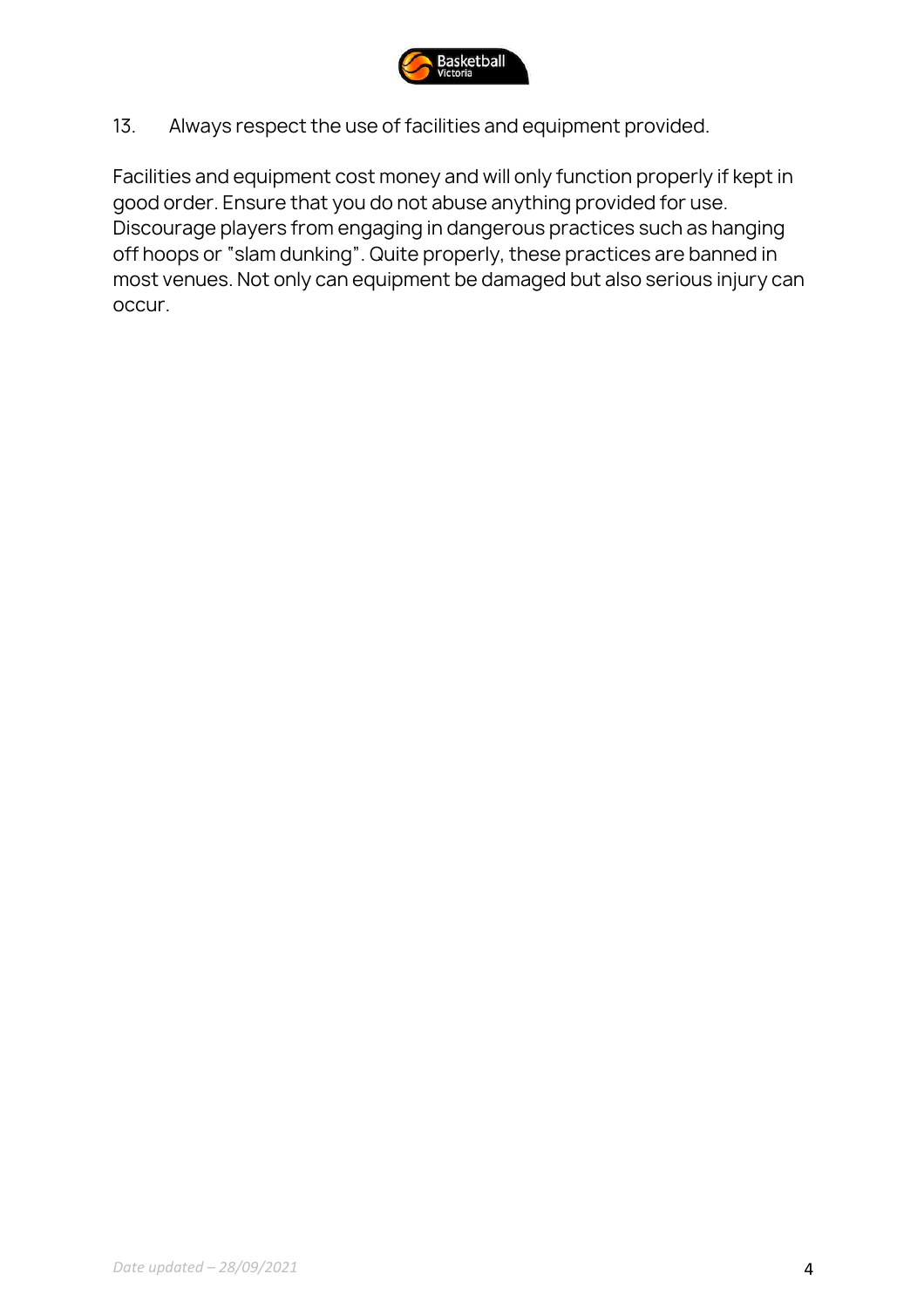

#### **COACHES CODE OF CONDUCT**

1. Remember that basketball is for enjoyment.

Remember that basketballers play for fun and enjoyment and that winning is only part of their motivation. Always make sure that participants are made to feel welcome whenever they attend for training or a match.

Ensure that activities are carefully planned, well structured and varied to provide opportunities for individual and team development. Be willing to depart from the plan to take advantage of an unexpectedly high interest in a particular activity.

Never ridicule players for making mistakes or losing a competition. See errors or losses as an opportunity to learn in a constructive way. Comment in a way that is positive and designed to create interest, involvement and development.

2. Be reasonable in your demands

In scheduling training and playing times and days, be reasonable in your demands on players' time, energy and enthusiasm, taking into account their age, level of play and other commitments such as school and employment.

Young children are likely to have more time but short attention spans. They may have plenty of energy but are likely to need more guidance on how best to look after their bodies. The differences in physical and mental maturity can be quite marked in younger children of the same age group. All these factors need to be considered in coaching young children.

Older children have greater demands from their studies and many of them need to work to assist their schooling. They also have many social demands. Try to assist them in achieving a good balance between the various demands on them.

Adults should in most cases be capable of making their own decisions on priority between basketball and other demands such as work, family and social engagements. Respect those decisions.

3. Teach understanding and respect for the rules.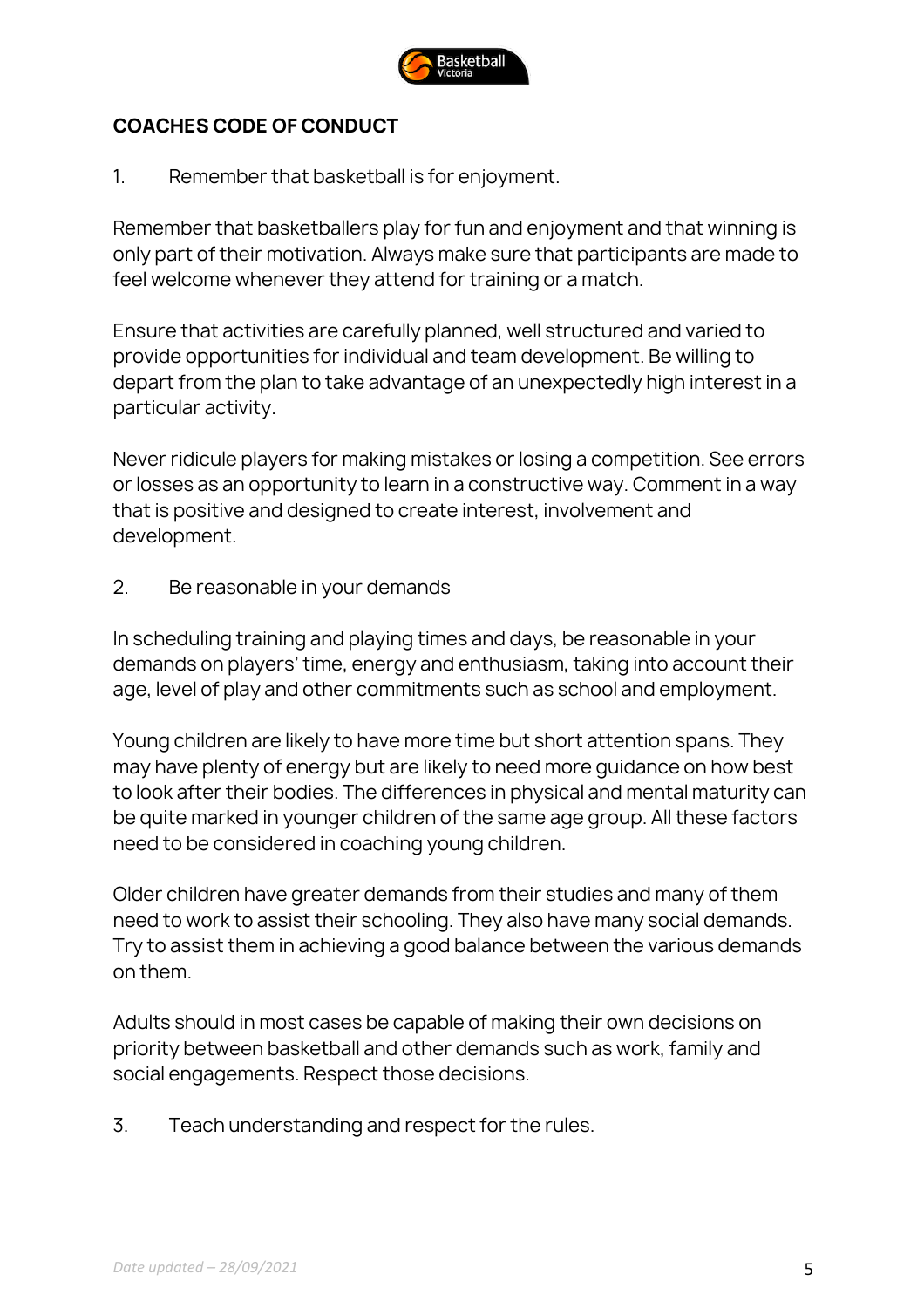

Teach your players that understanding and playing by the rules is their own responsibility and that the rules exist for the safety, proper order and enjoyment of all people involved in basketball. The lessons to be learned in this respect in basketball are lessons that can and should be carried over into all aspects of their lives. Do not encourage players to ignore or deliberately break any rules.

4. Give all players a reasonable amount of court time.

All players need and deserve reasonable court time. Avoid over-playing the talented players. It is unfair to both them and those who are not so talented. Players cannot improve without the opportunity of a reasonable amount of match practice. Talented players can burn out. Having no or little time in court can cause players to suffer from morale problems and they can lose interest in the sport altogether.

5. Develop team respect for the ability of opponents including their coaches.

Part of participation in sport is respect for all participants in the game. Encourage your players to accept that their opponents are entitled to proper courtesy. This means introducing themselves to their opponents on court, congratulating them whether they win or lose and accepting loss gracefully. Teach them that the opposition coach is there trying to do the best for their team and is also entitled to respect.

6. Instil in your players respect for officials and an acceptance of their judgement.

Players should be taught to understand that officials have a very difficult task to perform and that without them games could not be played. They are there to enforce the rules of play but they cannot always be right. Teach your players to accept bad calls graciously. Abuse of referees is unacceptable behaviour that should not be tolerated. Players who consistently dispute decisions or do not accept bad decisions should be singled out for counselling and guidance.

7. Guide your players in their interaction with the media, parents and spectators.

It is sometimes very difficult for players to concentrate on the game when there is the distraction of the presence of friends and relatives as spectators.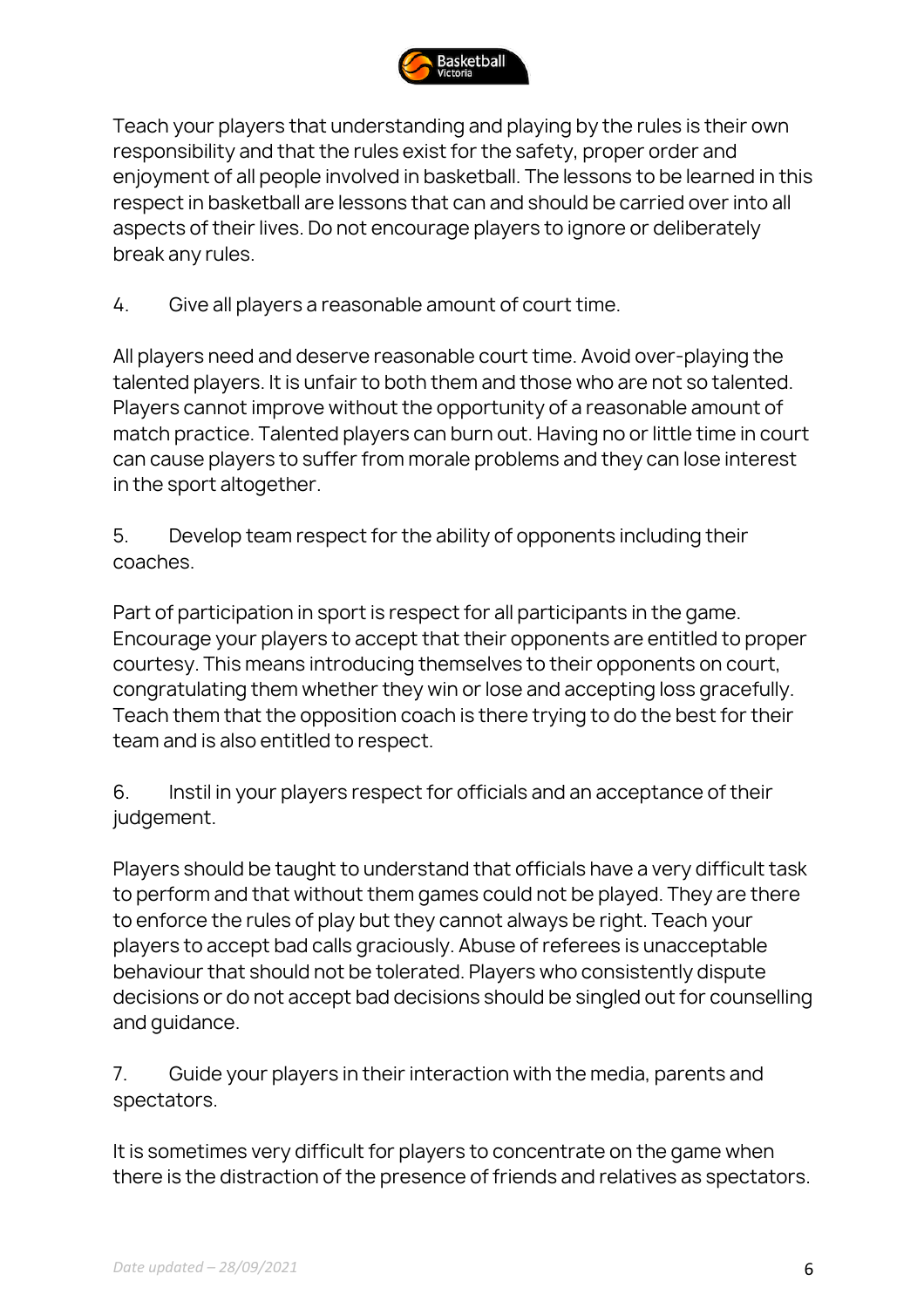

Coaches have a difficult role to play in teaching players respect for their parents and other spectators but also teaching them to maintain concentration on the team plan if spectators become over- enthusiastic.

Parents sometimes make demands on their children's time which interferes in their basketball activities. Respect this and try to structure your coaching and their training and playing times and obligations to take those demands into account. There are many other factors which need to be balanced, including venue availability and requirements of administrators. The coach's task is not easy.

The presence of media at a basketball game can lead to a temptation by some players to "show off" or otherwise act differently from how they would act normally. Encourage your players to not be awed by the presence of the media. Also teach them that if they are approached for an interview after a game they are representing the whole sport and should behave accordingly.

8. Group players according to age, height, skills and physical maturity, whenever possible.

Uneven competition can lead to a loss of enthusiasm. Coaches should always try and group players of reasonably equal ability. In coaching children it is important to remember the different maturity rates for children of the same age. A player in their early teenage years may be the tallest in their team and yet because they have matured early, be one of the shorter players in only a brief time. Coaches must be ever vigilant to ensure that changes in height and other physical characteristics are noticed and acted upon.

9. Ensure that equipment and facilities meet safety standards and are appropriate to the age and ability of the players.

In our increasingly litigious and accountable society, all those involved in sport have a responsibility to take all reasonable steps to ensure the safety and well being of participants. Coaches are in a unique position to control many of the factors which can have an effect on this welfare. Coaches should be aware of the dangers factors such as heat and dehydration, wet floors and other potentially hazardous environmental situations can cause. A coach has a responsibility to avoid putting players into dangerous conditions.

10. Be prepared to lose sometimes.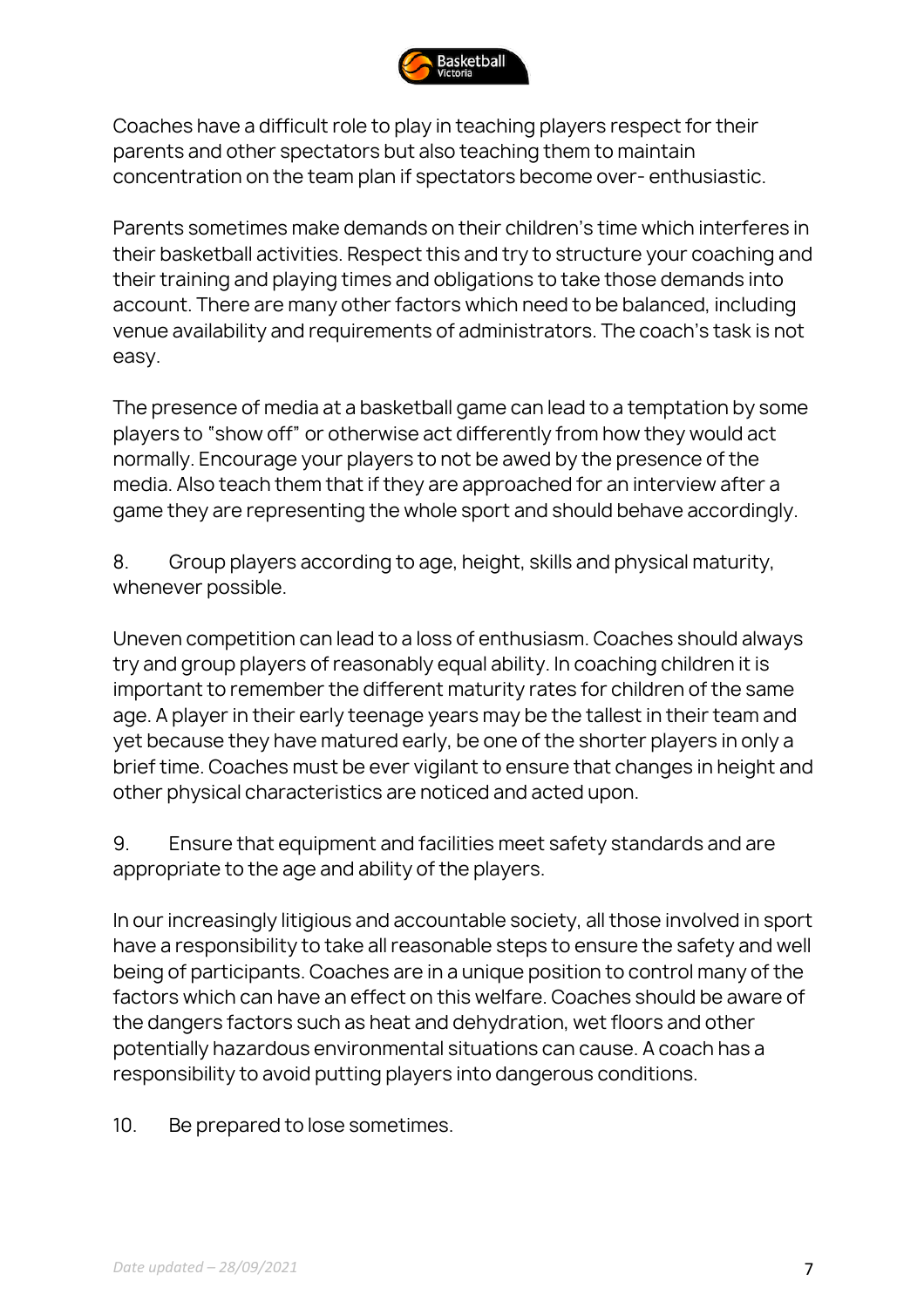

Everyone wins and loses at some time. Be a fair winner and a good loser. Disappointment at losing is natural, but it should not be obvious to the point of being unpleasant for others. Just as unpleasant can be the boastful winner. Recognise that even in defeat, the loser has achieved something, just by playing. Not everything in life can be a winning situation. Losing can be an important learning experience for your wider life goals. Guide your players to accept a loss in this spirit.

11. Act responsibly when players are ill or injured.

Show concern and take responsibility for players who are sick or injured whilst under your care. Follow the advice of a physician when determining when an injured or ill player is ready to recommence play. If a player is injured on court, make sure that there is no danger of further aggravation of the injury by prompt removal of the player if this is appropriate. Qualify yourself to administer first aid so that you can recognise the seriousness of an injury or illness and act accordingly.

12. As well as imparting knowledge and skills, promote desirable personal and social behaviours.

Be aware of the role of the coach as an educator. Particularly with young people, the way they perform in their lives is influenced by many factors. An important influence is the person they see as a role model. Coaches often take on the part of role model for many young people. It is therefore important to ensure that the influence from coaches is seen in a positive light rather adversely. What you say and how you act can be most important in modelling the behaviour of players.

13. Keep your knowledge current.

Seek to keep abreast of changes in sport. Ensure that the information used is up to date, appropriate to the needs of players and takes into account the principles of growth and development of children. Players cannot learn from you if your skills and knowledge are inadequate.

14. Ensure that any physical contact with a player is appropriate.

Physical contact between a coach and a player except that which would be considered

usual social contact such as the shaking of a hand or a "high five" should be rare. Gestures which can be well meaning, or even considered by some to be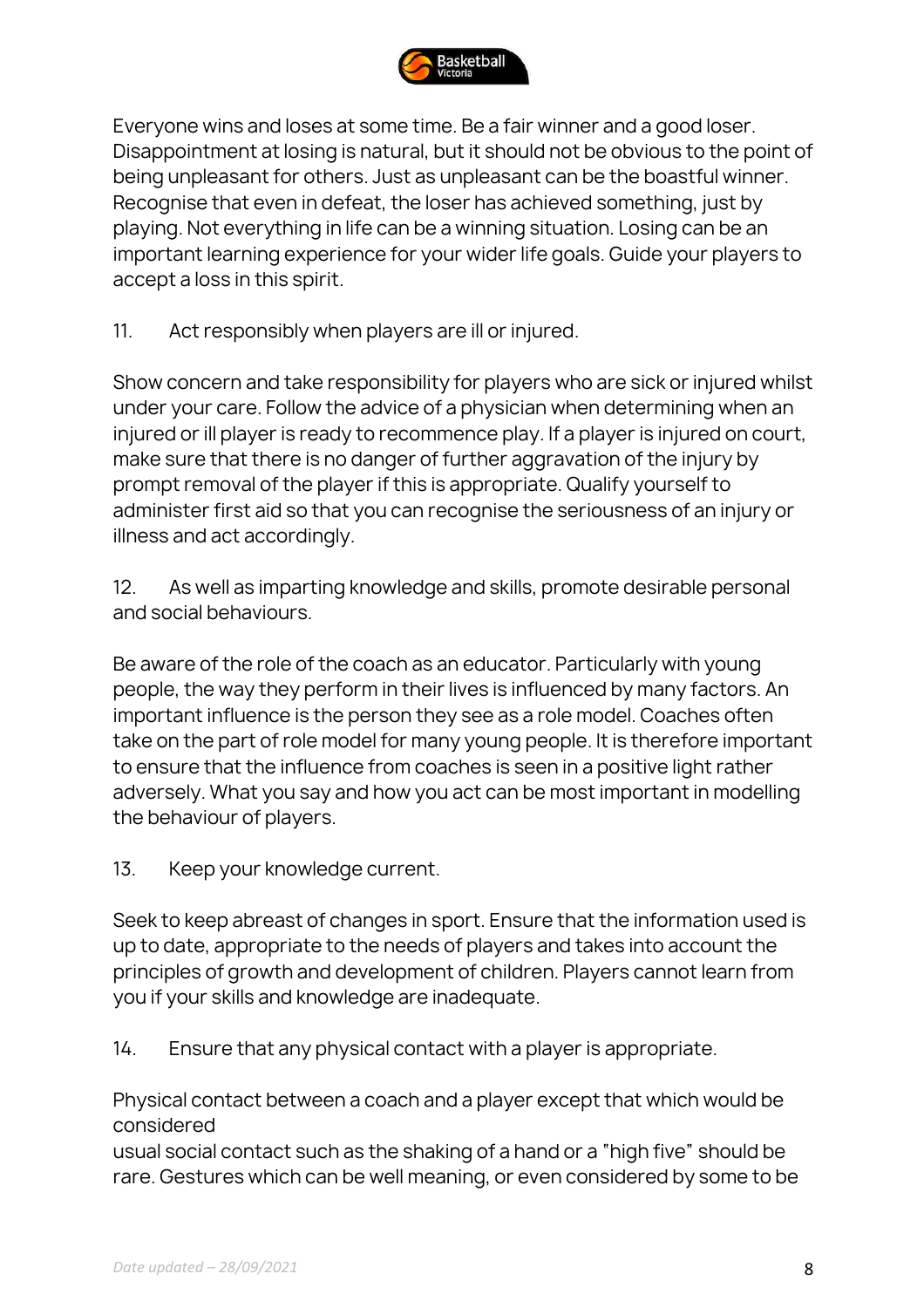

acceptable, may be unacceptable to others. Sometimes physical contact can be misinterpreted as sexual harassment or even molestation. Particular care needs to be taken in coaching children. Ensure that if there is physical contact with a player that it is appropriate to the situation and necessary for the player's skill development.

15. Avoid personal relationships with players.

Personal relationships with players can often be misinterpreted as something sinister. Friendship with players is essential to building trust between a coach and players.

However, the power imbalance in a coaching situation can make it unwise for a relationship to develop beyond friendship. Particular care must be taken when coaching children.

16. Respect the rights, dignity and worth of every person.

Regardless of their gender, ability, cultural background, religion or other factor irrelevant to the game, all persons connected with basketball are entitled to equal treatment and respect. Avoid any remarks that could be construed as offensive or discriminatory. Sometimes even a joke may give offence. Even if a person refers to themselves with a particular label, it should not be taken as an invitation for you to do so. Using discretion is imperative and it is better to err on the side of caution.

17. Always respect the use of facilities and equipment provided.

Facilities and equipment cost money and will only function properly if kept in good order. Ensure that you and your players do not abuse anything provided for use.

Discourage players from hanging off hoops or "slam dunking". Quite properly, these practices are banned in most venues. Not only can equipment be damaged but serious injury can occur.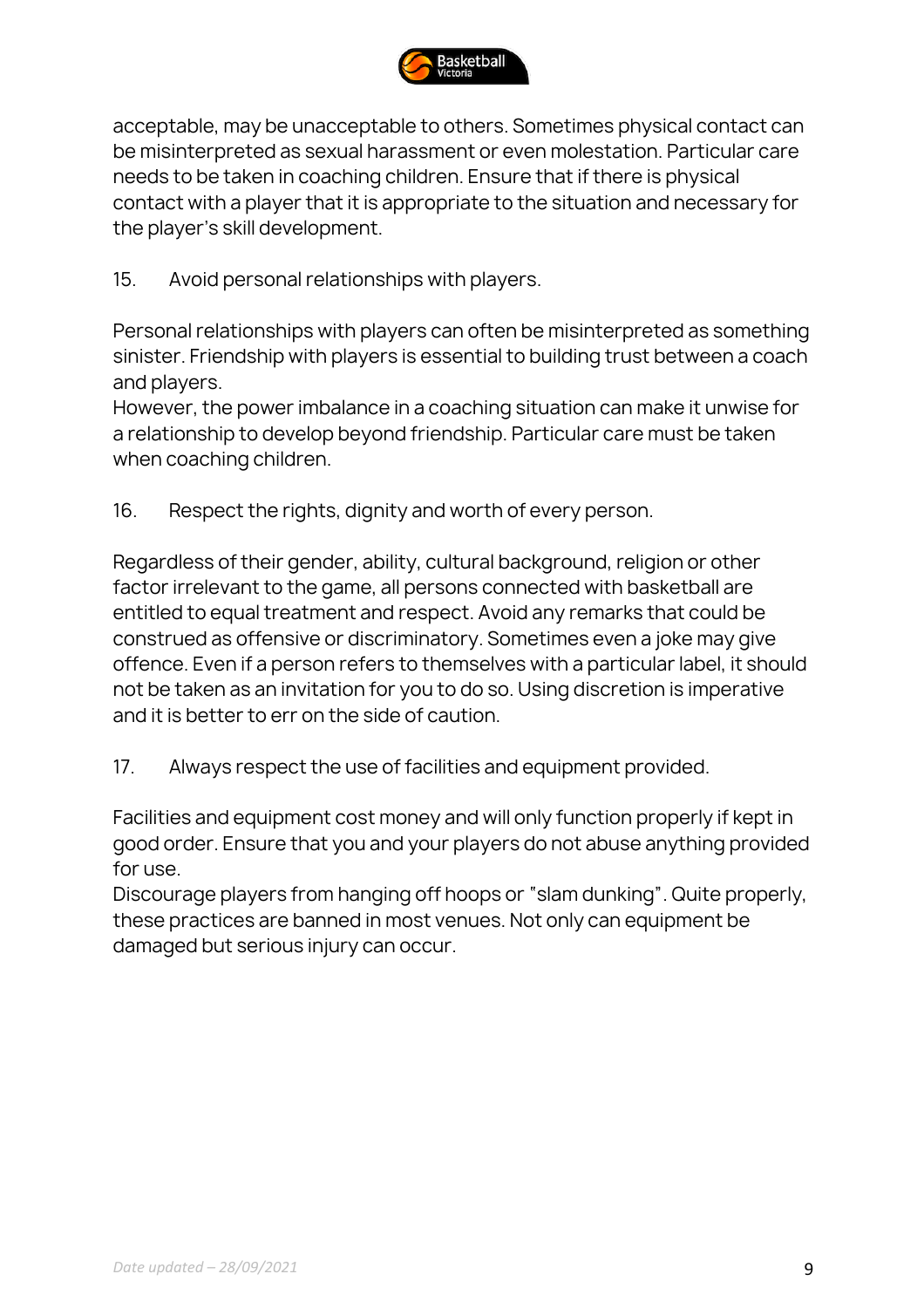

# **OFFICIALS CODES OF CONDUCT**

1. Interpret rules and regulations fairly and to match the skill level and the needs of the participants.

Whilst many requirements of rules are for the safety of those involved in basketball and should never be compromised , others allow flexibility. The age and skills level of the players involved should be taken into account when interpreting rules. As long as you are consistent in interpreting rules and communicate before a game how you intend to interpret the rule, players and the game should benefit. Use common sense to ensure that the "spirit of the game" is not lost by overcalling technical violations

2. Compliment both teams on their efforts.

You should make an effort to congratulate both sides at the end of a game, not just the winning side. If there has been a problem during the game, by all means raise it, but do so in a constructive manner so that players may learn from your experience and guidance.

3. Be consistent, objective and courteous in calling all infractions.

Objectivity is the single most important characteristic of a good official. It can sometimes be tempting to be easier –or harder, so that you appear to be objective - on a team that you have a connection with. It is also easy to be harder on their opponents or on a team which you believe is not playing the game in the proper spirit or with which you may have had a bad experience in the past. You must resist this temptation. Even when you call an infraction, you must do so in a courteous manner.

4. Promote fair play and appropriate sporting behaviour.

Use every opportunity you have to communicate the message that basketball is about fair play, not to be marred by poor behaviour. Condemn the deliberate foul as being unsportsmanlike. If you see an act of good sportsmanship, applaud it.

5. Publicly encourage rule changes.

Officials are in a unique position to judge how rules work and their effect on the game. You should use that position to promote change where you can see a positive benefit to participants' enjoyment of the game from a change.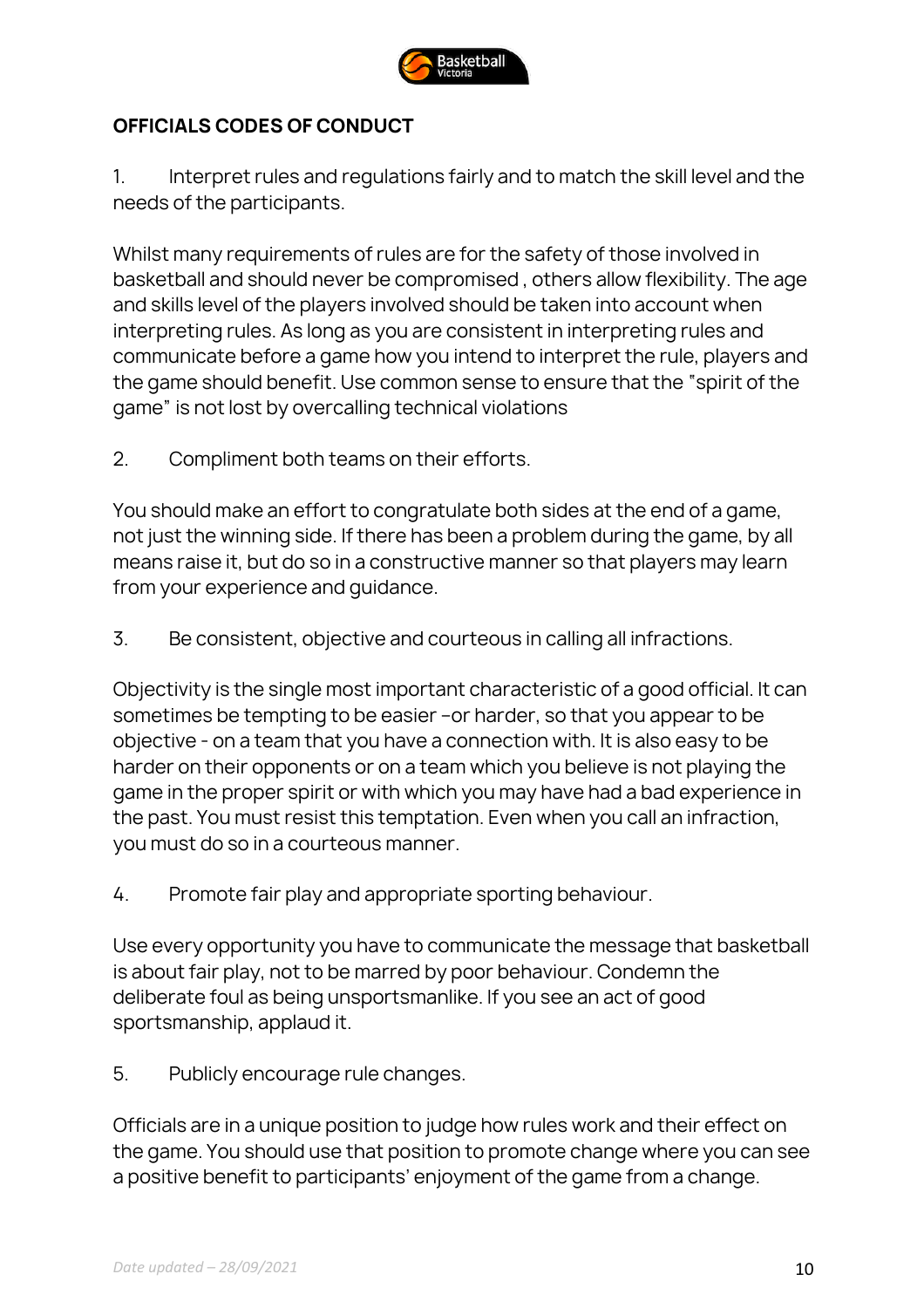

6. Ensure that both on and off the court your behaviour is consistent with the principles of good sportsmanship.

Just as you are entitled to the respect of players, they are entitled to expect that you will act honestly and with integrity. Lead by example - actions speak louder than words. If your standards are down, players and others involved in the sport will see that as a signal that it is acceptable for them to lower their standards.

7. Keep your knowledge current.

Make a personal commitment to keep yourself informed of sound officiating principles and the principles of growth and development of children. Always attend training programs when they are available, to ensure that your knowledge is current and that your skills are always improving. Read all information that is available to make sure that you don't miss innovations such as rule changes.

8. Help the education process in the game.

Help players learn to play the game. Make sure that players understand rule infractions. Sometimes players dispute decisions because they do not understand the rules correctly. If you perceive that a player hasn't understood a ruling, take the time when it is convenient to explain it to them. If there is a team problem of understanding, approach the coach and outline what the problem is and why it is a problem. Don't feel defensive about explaining your decisions. You are the expert on the court and players are entitled to your constructive guidance.

9. Always present yourself in a way which encourages others to respect you and your role.

In both your demeanour and appearance you should lead by example. Always wear the appropriate uniform and make sure that it is neat and clean. Just as players are expected to be properly attired, so should you be. If you present yourself in a sloppy manner it sends a signal that you may be sloppy in your tasks as an official.

10. Always respect the use of facilities and equipment provided.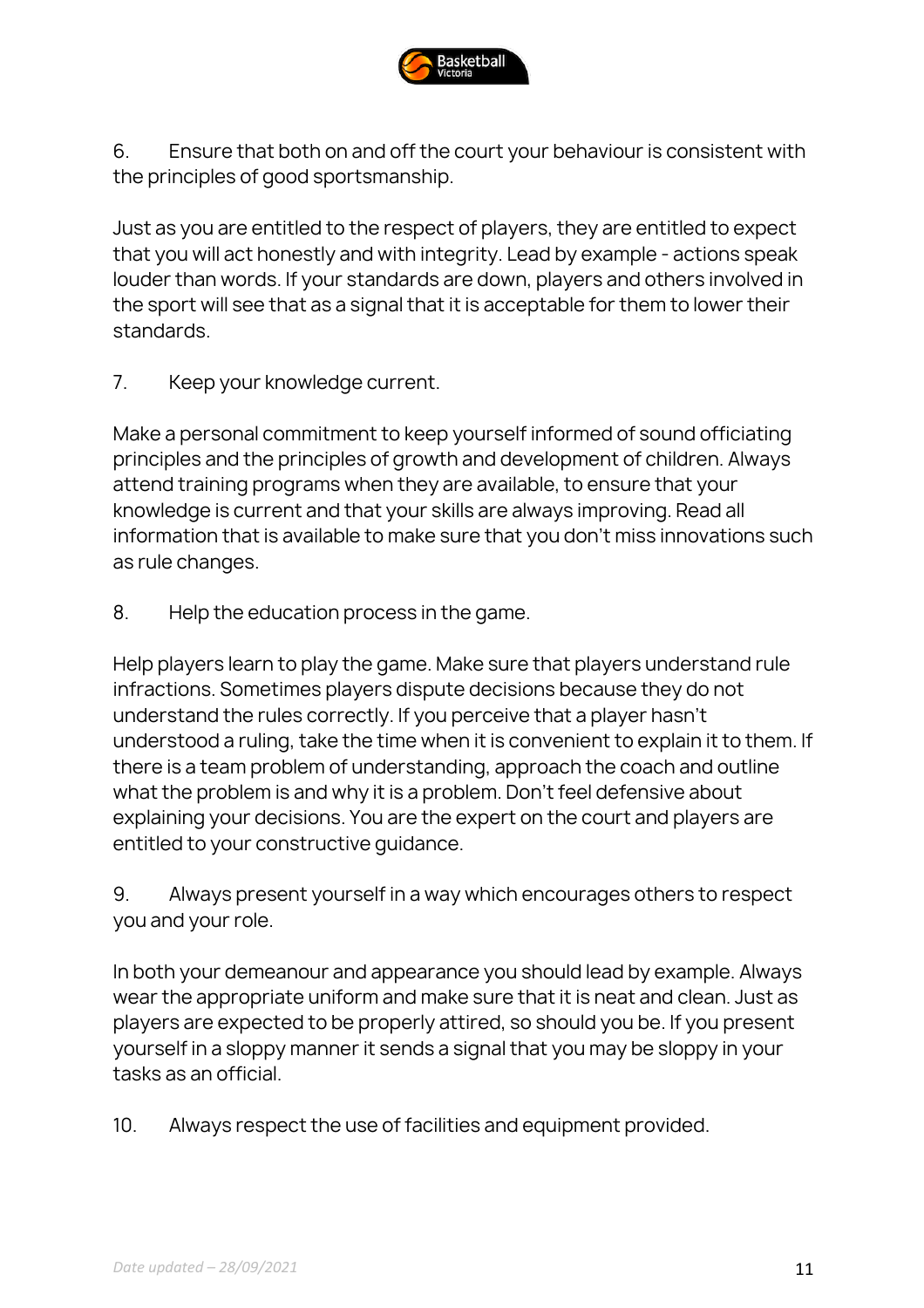

Facilities and equipment cost money and will only function properly if kept in good order.

Ensure that you do not abuse anything provided for use. Discourage players from engaging in dangerous practices such as hanging off hoops or "slam dunking". Quite properly, these practices are banned in most venues. Not only can equipment be damaged but also serious injury can occur.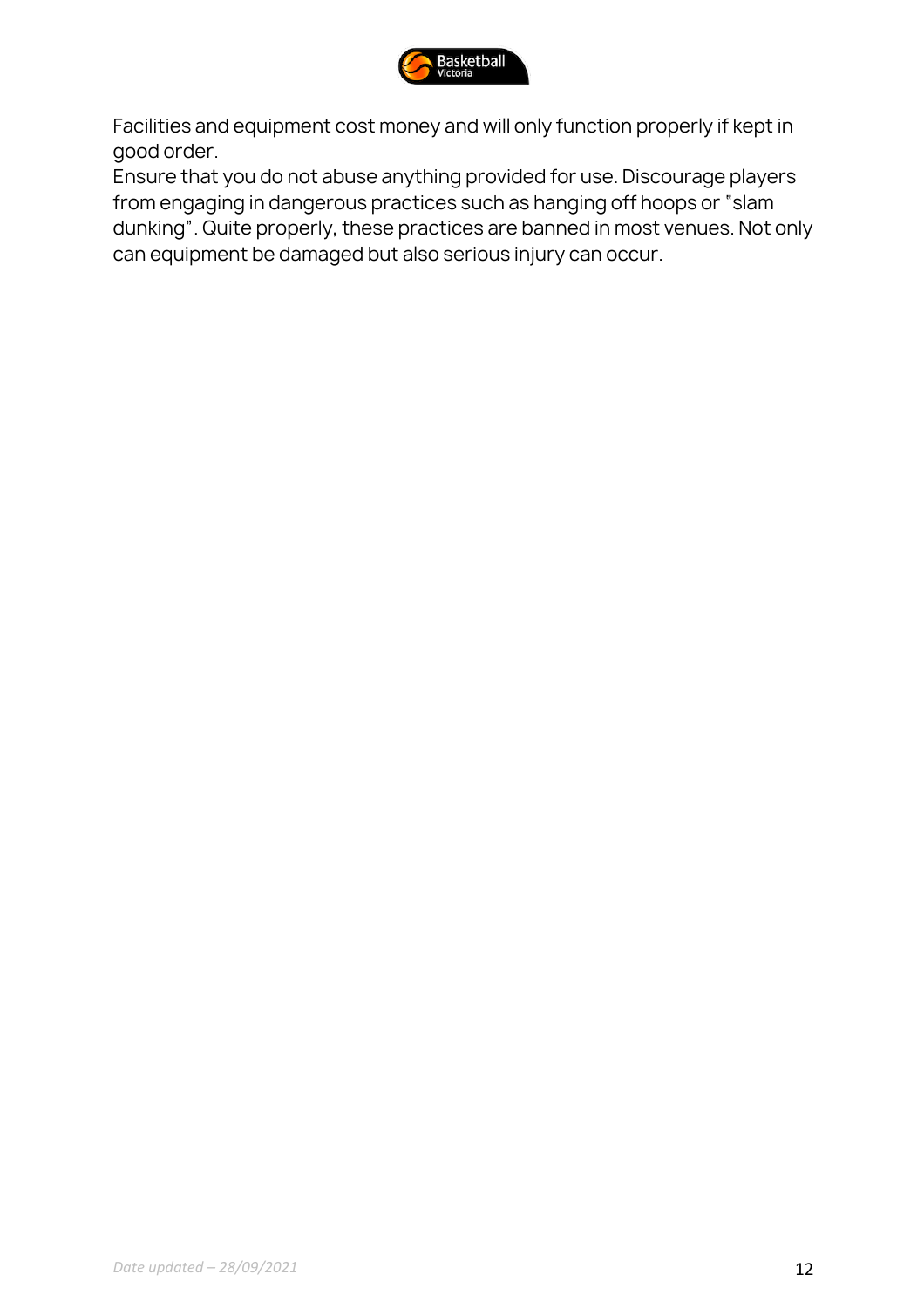

# **PARENTS' CODE OF CONDUCT**

1. Encourage your children to participate for their own interest and enjoyment, not yours.

Support your children in their participation in basketball but do not force them to play if they don't want to. Sport is played by children for enjoyment and fitness. It is good for their bodies but should also be good for their minds. If they feel too much pressure from you it may make them rebellious or even depressed. It is very tempting for parents who are involved in a sport, or who have children with abilities they wish they had themselves to try and force the children to participate or to participate at a level to which they do not aspire. Resist the temptation.

2. Encourage children to always play by the rules.

Just as responsible parents teach their children to obey the law of the land, so should those same parents encourage their children to play sport by the rules. If your children show no respect for the rules of the game of basketball, they can also come to believe that breaking the law is acceptable too. If you see your children constantly breaching rules you should be prepared to speak to them at an appropriate time.

3. Teach children that an honest effort is always as important as a victory.

Your children will suffer many disappointments in their lives. You should teach them from an early age that whilst a win in basketball will bring them much pleasure, it is not the most important thing. Participating to the best of their abilities is far more important than winning. You can help them learn this, so that the result of each game is accepted without undue disappointment.

4. Focus on developing skills and playing the game. Reduce the emphasis on winning.

If children see that effort is rewarded by an increase in skills, they will derive considerable pleasure and see the importance of striving to improve over the necessity to win every game. Primary responsibility for skills training rests with the children and their coaches but you can assist with their enthusiasm by attending games, encouraging them to practise away from formal training and games and even joining in with this practice.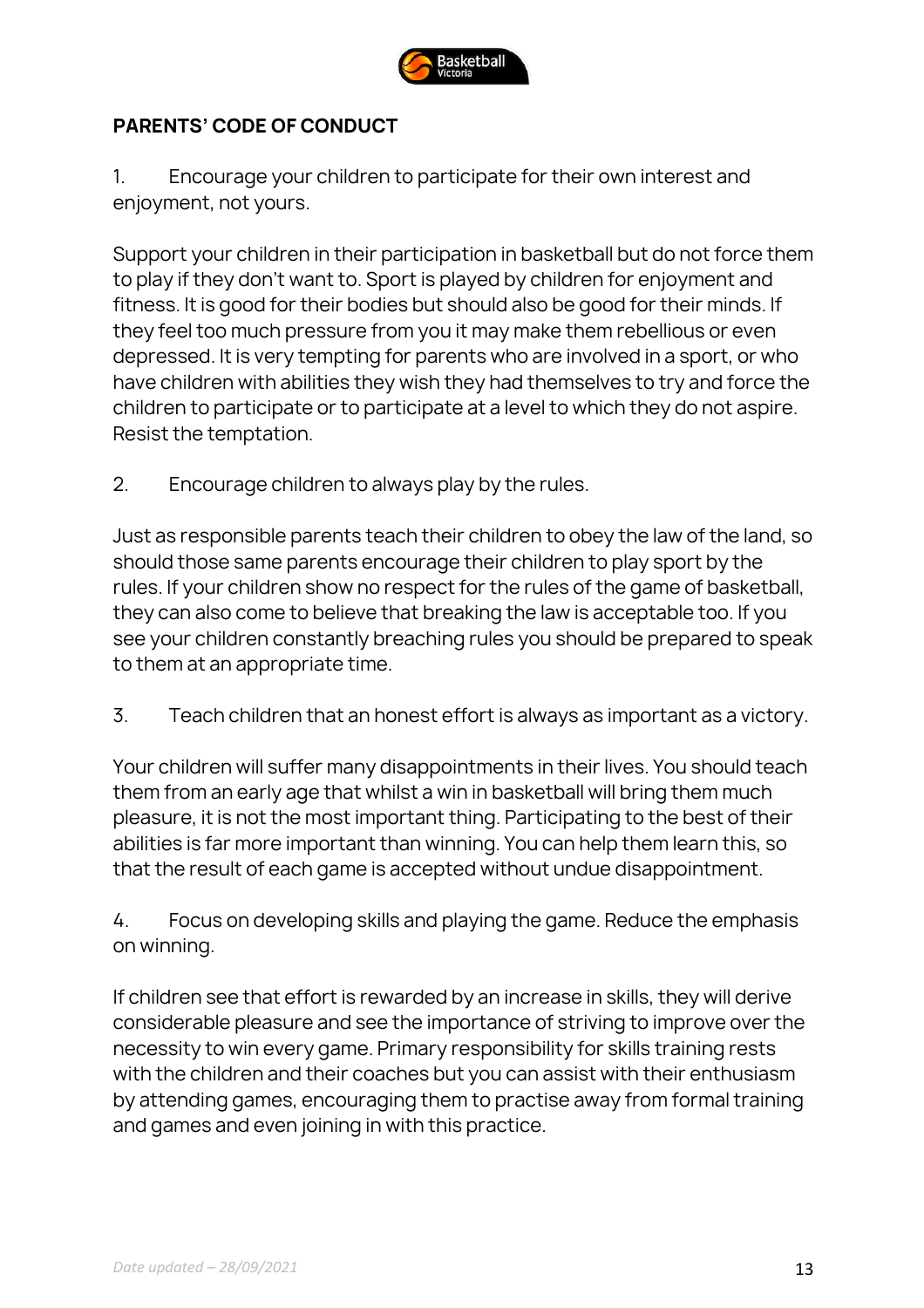

5. A child learns best by example. Applaud good play by all teams.

Acknowledge all good plays whether they be by your children's team or the other team. Good manners and respect can be infectious. If you acknowledge the achievements of your children's opponents it is likely your children will follow suit. This can assist to create a positive and supportive climate for all children involved in the game.

6. Do not criticise your or others' children in front of others.

Reserve constructive criticism of your own children for more private moments. Children can be very sensitive and feel strong humiliation if they are criticised in front of their peers. When you do feel the necessity to speak to your child about something that displeases you, make the effort to explain what the problem is and why you are concerned about it. If you can see some way of avoiding the problem in the future, also explain this to the children. Give your children an opportunity to offer you an explanation. You are not communicating with your children effectively if all the communication is one way.

7. Accept decisions of all referees as being fair and called to the best of their ability.

Referees and officials have a difficult task to perform and your children could not play the game without them. They are there to enforce the rules of play but they cannot always be right. Accept bad calls graciously. Abuse of referees is unacceptable behaviour. Players who consistently dispute decisions or do not accept bad decisions are bad sports. If you disagree with a decision, discuss it with your children in a constructive manner.

8. Set a good example by your own conduct, behaviour and appearance.

Children often learn by example. You are the prime role models for them. Make your parenting rewarding and beyond criticism by leading by example. Do not criticise opposing team members or supporters by word or gesture. Accept loss graciously and applaud the efforts of all playing the game. Do not be one of the "ugly" parents occasionally seen at sporting events.

9. Support all efforts to remove verbal and physical abuse from sporting activities.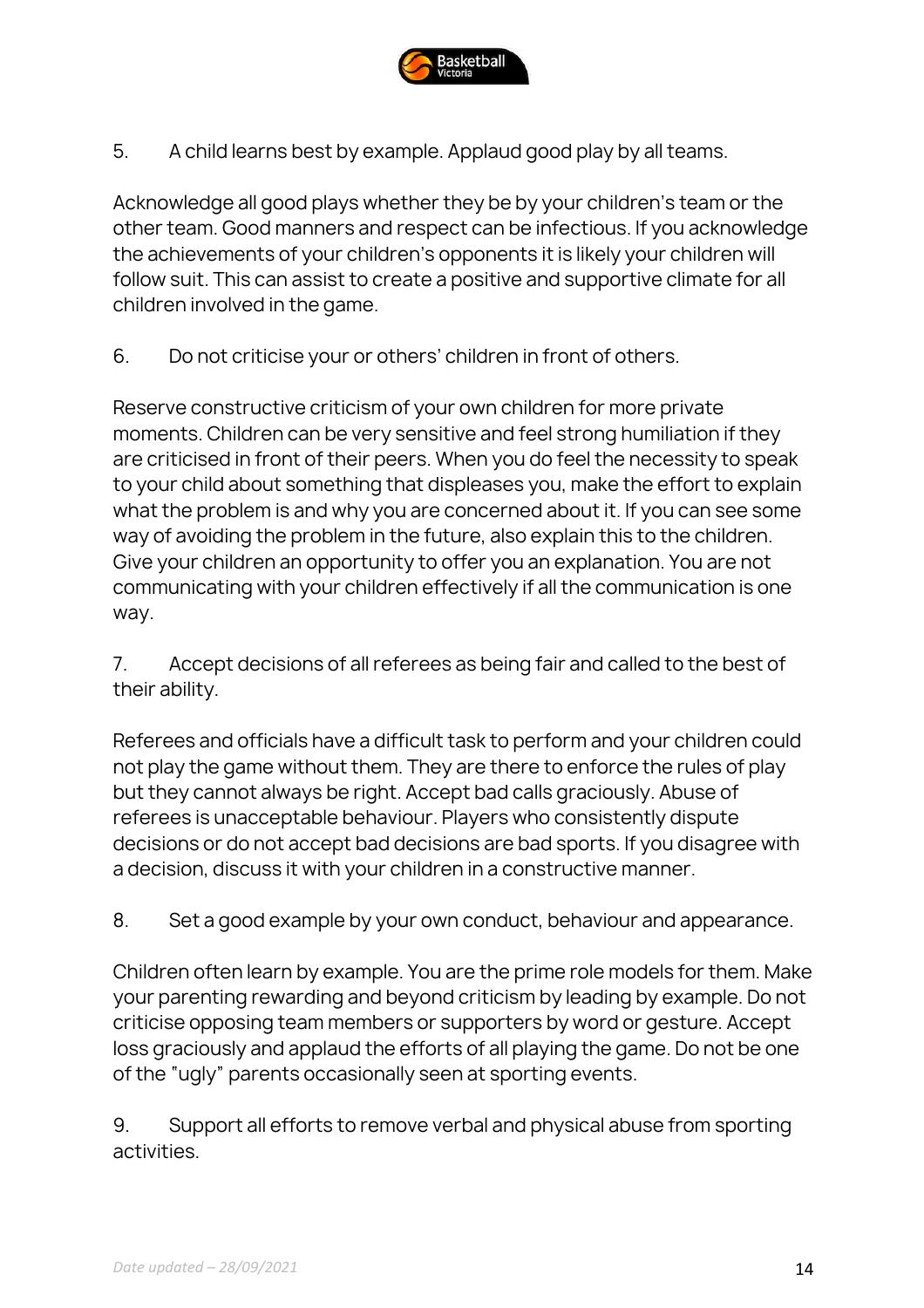

Parents have considerable influence in how sports are conducted. Often they are called on to perform volunteer work to help organise their and others' children's' activities. Use this rewarding experience, not just to assist in getting the necessary work performed, but also to influence the atmosphere in which your children play the sport. Children not as fortunate as yours whose parents are not willing or able to be involved may need some guidance on what is or isn't acceptable behaviour.

10. Respect the rights, dignity and worth of every person.

Regardless of their gender, ability, cultural background, religion or other factor irrelevant to the game, all persons connected with basketball are entitled to equal treatment and respect. Avoid any remarks that could be construed as offensive or discriminatory. Sometimes even a joke may give offence. Even if a person refers to themselves with a particular label, it should not be taken as an invitation for you to do so. Using discretion is imperative and it is better to err on the side of caution. Your children will most likely follow your lead in matters of discrimination and vilification.

11. Show appreciation for volunteer coaches, officials and administrators.

Volunteers are necessary for the functioning of sporting activities. Without them, your child could not participate. Whilst many are parents of people involved in the sport, many are also people dedicated to the sport and its development. Show them the respect and appreciation that they deserve.

12. Keep children in your care under control.

Basketball encourages you to bring your children to games. However, there can be dangers to them in a basketball stadium. They can also constitute a danger to players. You should ensure that children with you at a basketball game are well behaved and do not wander onto or too near to courts. They can easily be knocked down by a player or a player can trip over a child when concentrating on the play and not expecting a small child to be in the way.

13. Always respect the use of facilities and equipment provided.

Facilities and equipment cost money and will only function properly if kept in good order. Ensure that you do not abuse anything provided for use. Discourage your children from engaging in dangerous practices such as hanging off hoops or "slam dunking". Quite properly, these practices are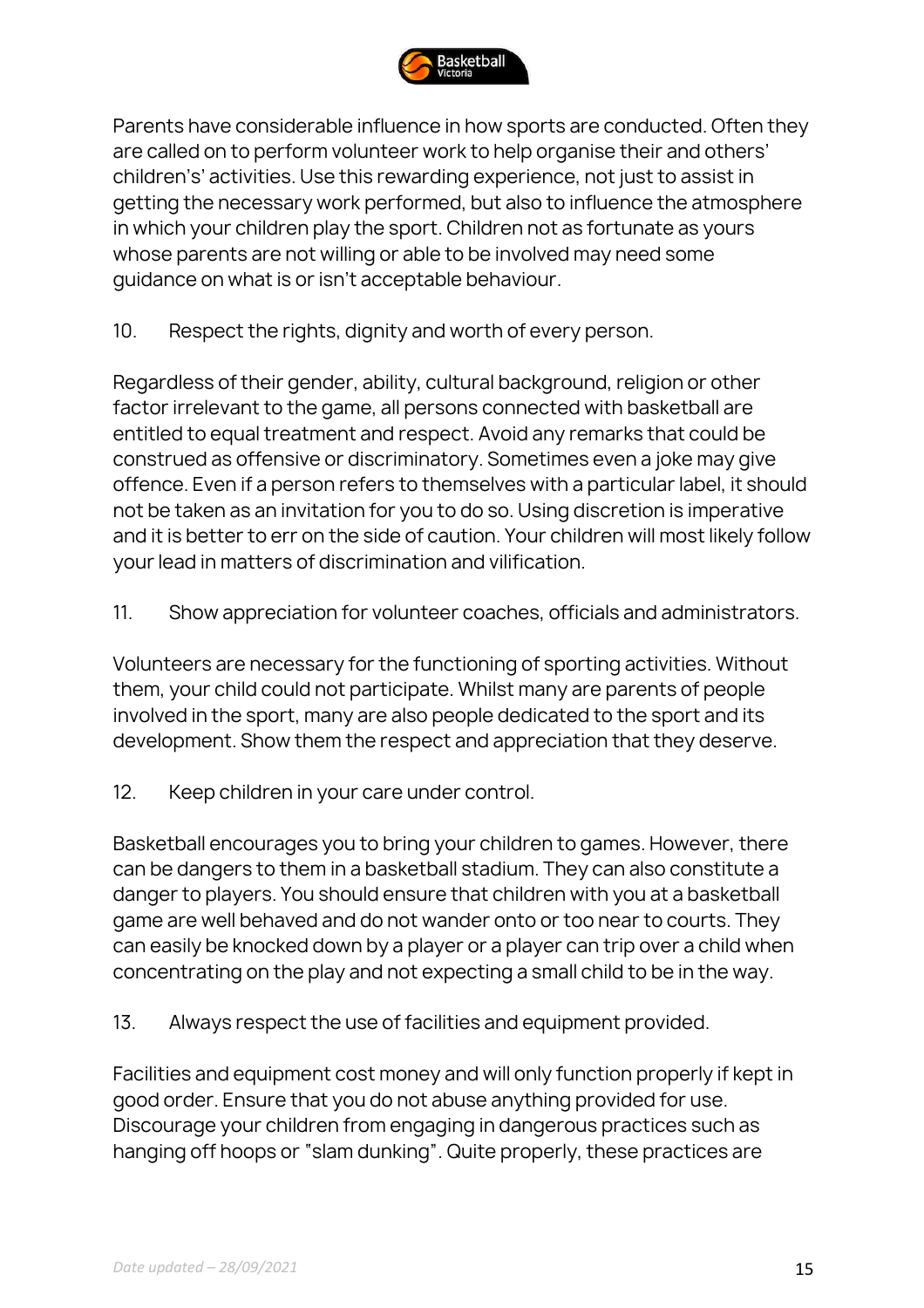

banned in most venues. Not only can equipment be damaged but serious injury can occur.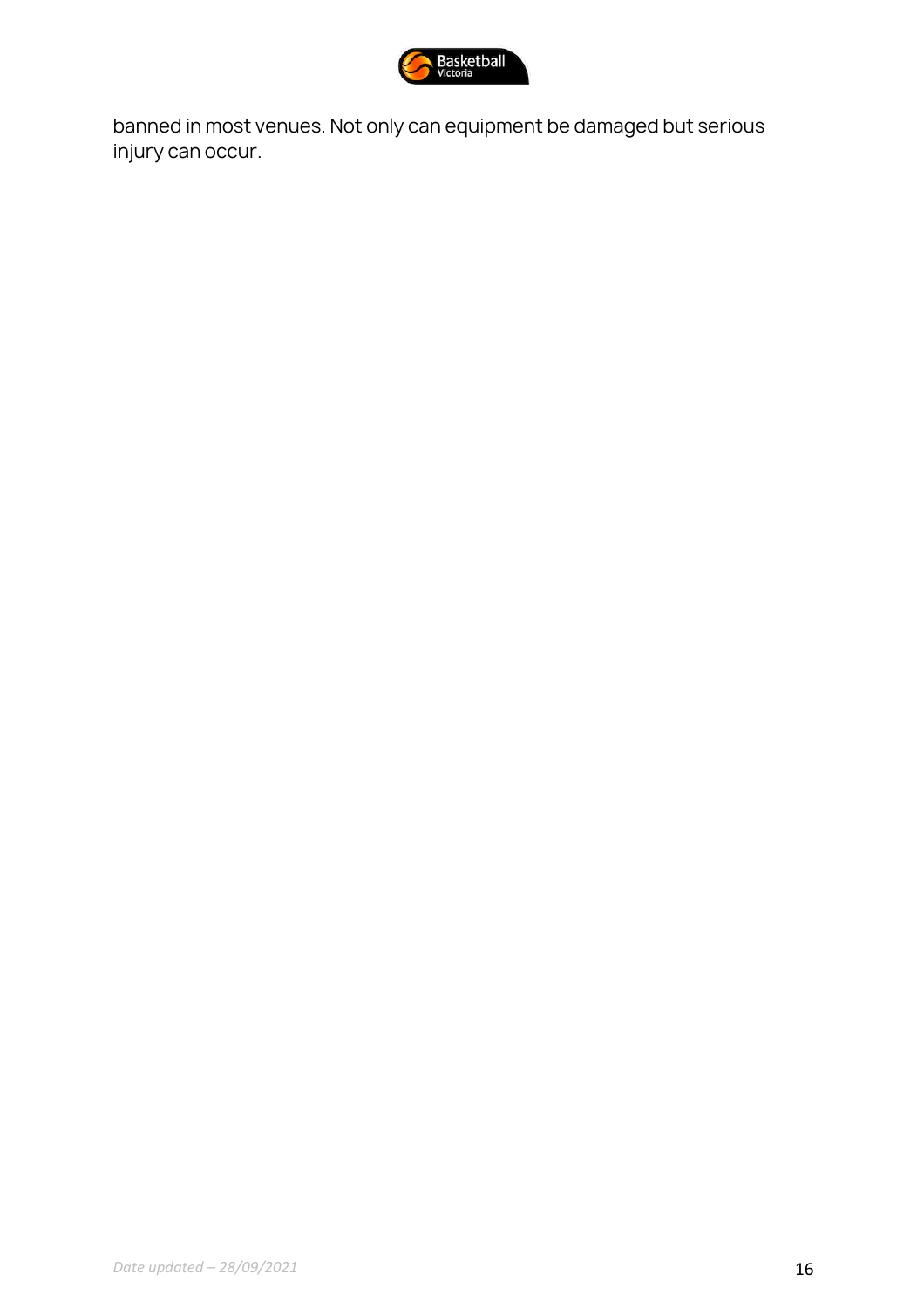

# **PLAYERS CODE OF CONDUCT**

1. Understand and play by the rules.

Understanding and playing by the rules is your responsibility. The rules exist for the safety, proper order and enjoyment of all people involved in basketball. The lessons to be learned in this respect in basketball are lessons that can and should be carried over into all aspects of your lives. Do not ignore or deliberately break any rules. Even if you think that a deliberate foul may give your team an advantage, you should not commit the deliberate foul in the interests of fair play. If you do consistently commit deliberate fouls or break the rules you must accept that there will be consequences for you and your team. Do not let yourself or your team down.

2. Respect referees and other officials.

Referees and officials have a difficult task to perform and you could not play the game without them. They are there to enforce the rules of play but they cannot always be right. Accept bad calls graciously. Abuse of referees is unacceptable behaviour. Players who consistently dispute decisions or do not accept bad decisions are bad sports. If you disagree with a decision, have your coach, captain or manager approach the referee during a break or after the game, in an appropriate manner.

3. Control your temper.

Verbal abuse of officials is a serious offence against the rules of basketball. Verbally abusing other players or deliberately distracting or provoking an opponent are also not acceptable or permitted in basketball. Loss of temper is not only unpleasant for other participants in the game, it can also distract you and have an adverse effect on your concentration and effectiveness on the court.

4. Work equally hard for yourself and for your team.

You owe it to yourself and others involved in your team to train and play to the best of your abilities. Your team's performance will benefit - so will you. If you are half-hearted about your involvement in the sport you will become dissatisfied and lose out on the much of the enjoyment and satisfaction you can derive from giving it your best.

5. Be a good sport.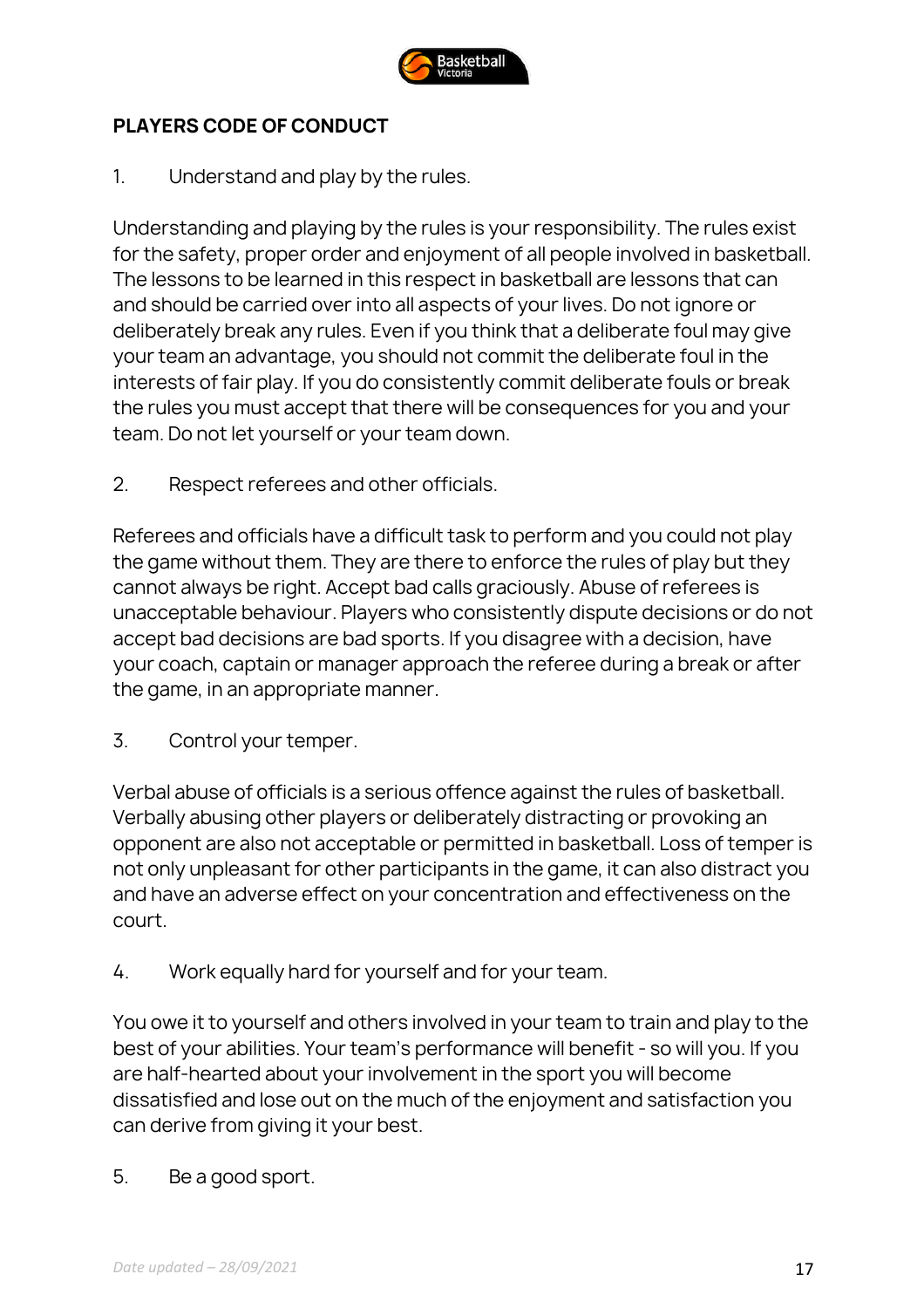

Acknowledge all good plays whether they be by your team or the other team. Good manners and respect can be infectious. Everyone likes to be praised when they do something well. If you acknowledge the achievements of your opponents it is likely they will follow suit. Part of participation in sport is respect for all participants in the game. Your opponents are entitled to proper courtesy. Always introduce yourself to your opponents on court, congratulate them whether you win or lose and accept a loss gracefully. Remember that the opposition coach is there trying to do the best for their team and is also entitled to respect.

6. Treat all players as you would like to be treated.

Do not interfere with, bully or take unfair advantage of another player. Just because one of your team cannot perform as well as you do does not mean that they are not trying. Everyone makes mistakes. Do not abuse or ridicule another player when a mistake is made. Constructive guidance and encouragement when a player does well will assist a player to improve their game.

7. Play for the "enjoyment of it" and not just to please parents and coaches.

Playing sport, including basketball, should be fun. This doesn't mean that you shouldn't take it seriously, just that at the same time you should enjoy it. If you enjoy an activity you will perform much better and derive far more benefit from it than if it is an unpleasant experience. You may experience pressure from your coach and parents and others to perform outside of your capability or desires. Whilst this can be a positive and their way of showing you support in your activities, you should resist it where it no longer is enjoyable.

8. Respect the rights, dignity and worth of every person.

Regardless of their gender, ability, cultural background, religion or other factor irrelevant to the game, all persons connected with basketball are entitled to equal treatment and respect. Avoid any remarks that could be construed as offensive or discriminatory. Sometimes even a joke may give offence. Even if a person refers to themselves with a particular label, it should not be taken as an invitation for you to do so. Using discretion is imperative and it is better to err on the side of caution.

9. Be prepared to lose sometimes.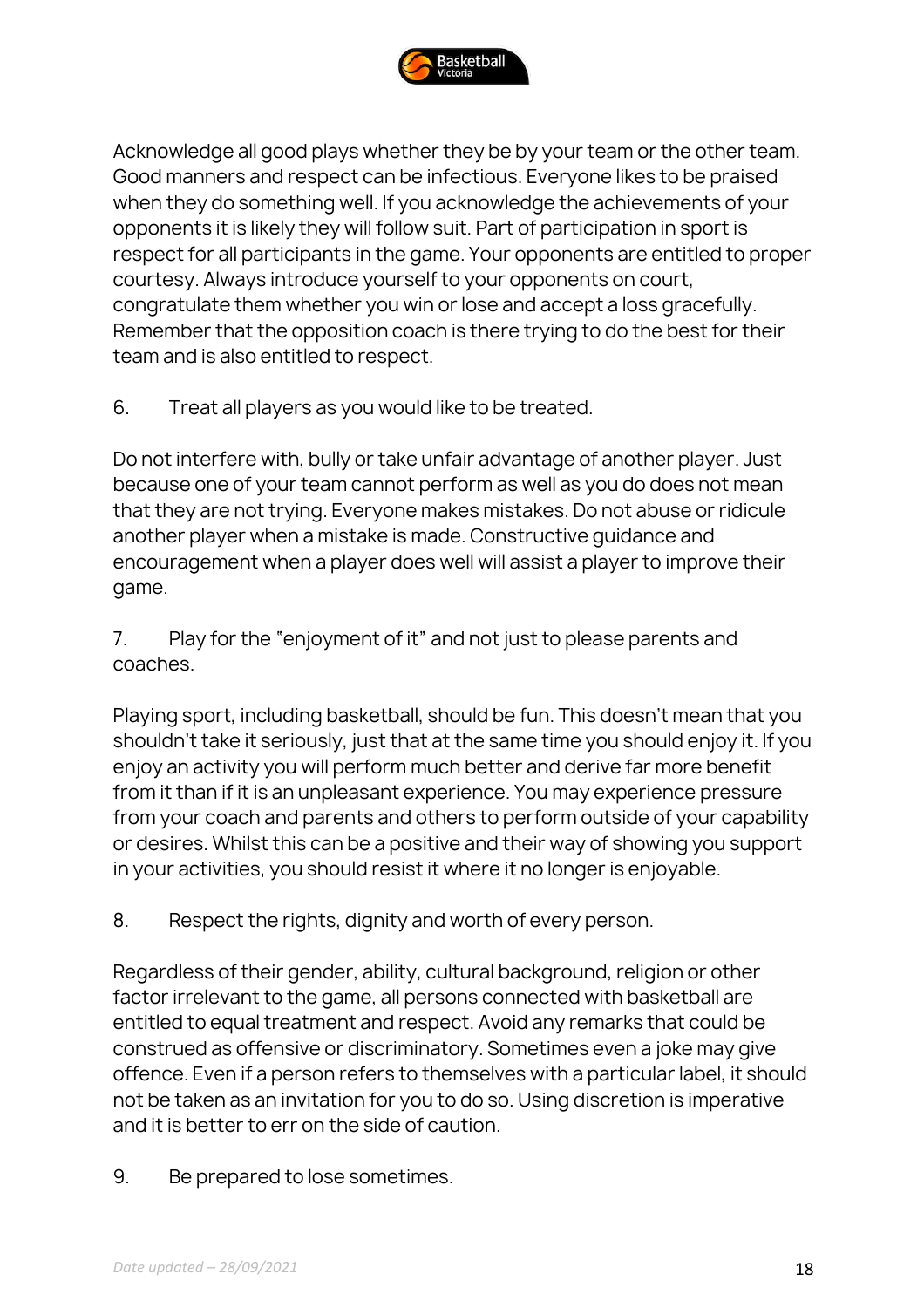

Everyone wins and loses at some time. Be a fair winner and a good loser. Disappointment at losing is natural, but it should not be obvious to the point of being unpleasant for others. Just as unpleasant can be the boastful winner. Recognise that even in defeat, the loser has achieved something, just by playing. Not everything in life can be a winning situation. Losing can be an important learning experience for your wider life goals.

10. Listen to the advice of your coach and try to apply it at practice and in games.

Your coach has been appointed to coach your team because they have certain abilities and experience. They have also undergone training to ensure that you get the best coach that you can commensurate with your skill levels. Apart from skills training, your coach can provide you with helpful advice on all aspects of playing basketball. Make the most of the opportunity provided to you to work with your coach to have a happy and successful experience in basketball.

11. Always respect the use of facilities and equipment provided.

Facilities and equipment cost money and will only function properly if kept in good order. Ensure that you do not abuse anything provided for use. Do not engage in dangerous practices such as hanging off hoops or "slam dunking". Quite properly, these practices are banned in most venues. Not only can equipment be damaged but serious injury can occur.

#### **SPECTATORS CODE OF CONDUCT**

1. Remember that most people play sport for enjoyment.

People are not playing basketball for the entertainment of spectators nor are many of them professionals. You should be watching basketball for your own enjoyment and to show support for those playing. Help the players to enjoy their game. Applaud good performances from each team. Congratulate all players regardless of the outcome.

2. Accept decisions of all referees as being fair and called to the best of their ability.

Referees and officials have a difficult task to perform. You would not have a game to enjoy without them. They are there to enforce the rules of play but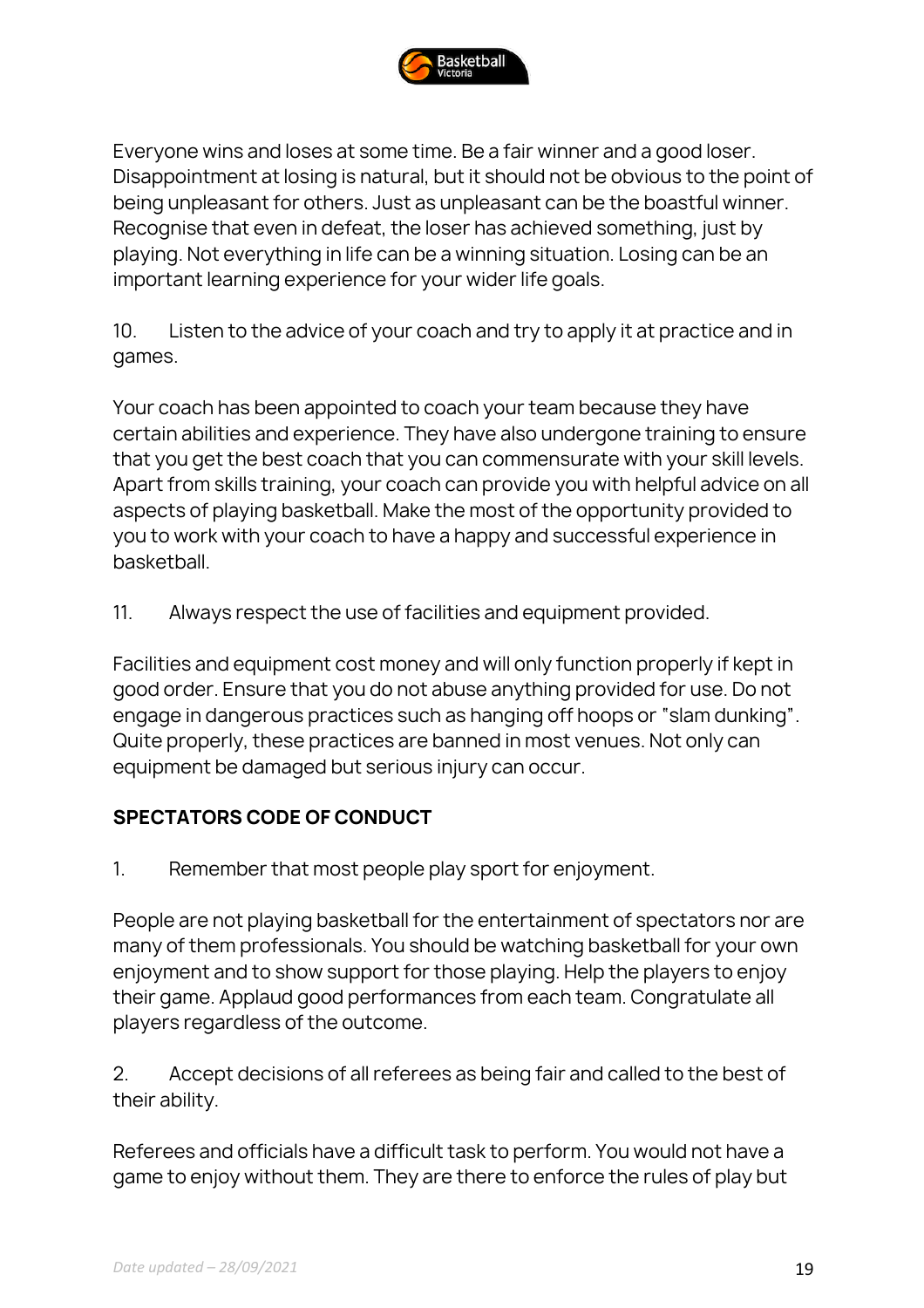

they cannot always be right. Accept bad calls graciously. Abuse of referees is unacceptable behaviour.

Spectators who consistently dispute decisions or do not accept bad decisions are bad sports. If you disagree with a decision, accept it graciously – you cannot change it.

3. Always be positive in your support for players.

Never ridicule or shout at a player, particularly a young player for making a mistake during competition. Positive support for players will offer encouragement to them and most likely spur them to better things on the court.

4. Condemn the use of violence in any form.

Never encourage players to engage in violence or engage in it yourself. Violence has no place in basketball and strong action should be taken to discourage it.

5. Respect your team's opponents, officials and spectators.

Without your team's opponents, there would be no game. Their supporters are there to enjoy the game as much as you are. Light-hearted banter with an opposing spectator can add a further element of fun to a game. Conversely, nasty or inappropriate behaviour or remarks will seriously detract from it.

6. Encourage players to obey the rules and to accept decisions of officials.

Often players can get carried away when spectators become enthusiastic or heated over an issue. This can be a positive but it can also be negative when it involves such behaviour as disputing decisions. Always encourage players to obey the rules and do not dispute referees' decisions.

7. Demonstrate appropriate social behaviour by not using foul language or harassing players, coaches or officials.

Anti social behaviour such as foul or abusive language has no place in basketball. If others engage in it, just ignore them – they will soon tire of it if they get no reaction. Alternatively, ask them politely to desist. If it continues and it is serious, bring it to the attention of an official.